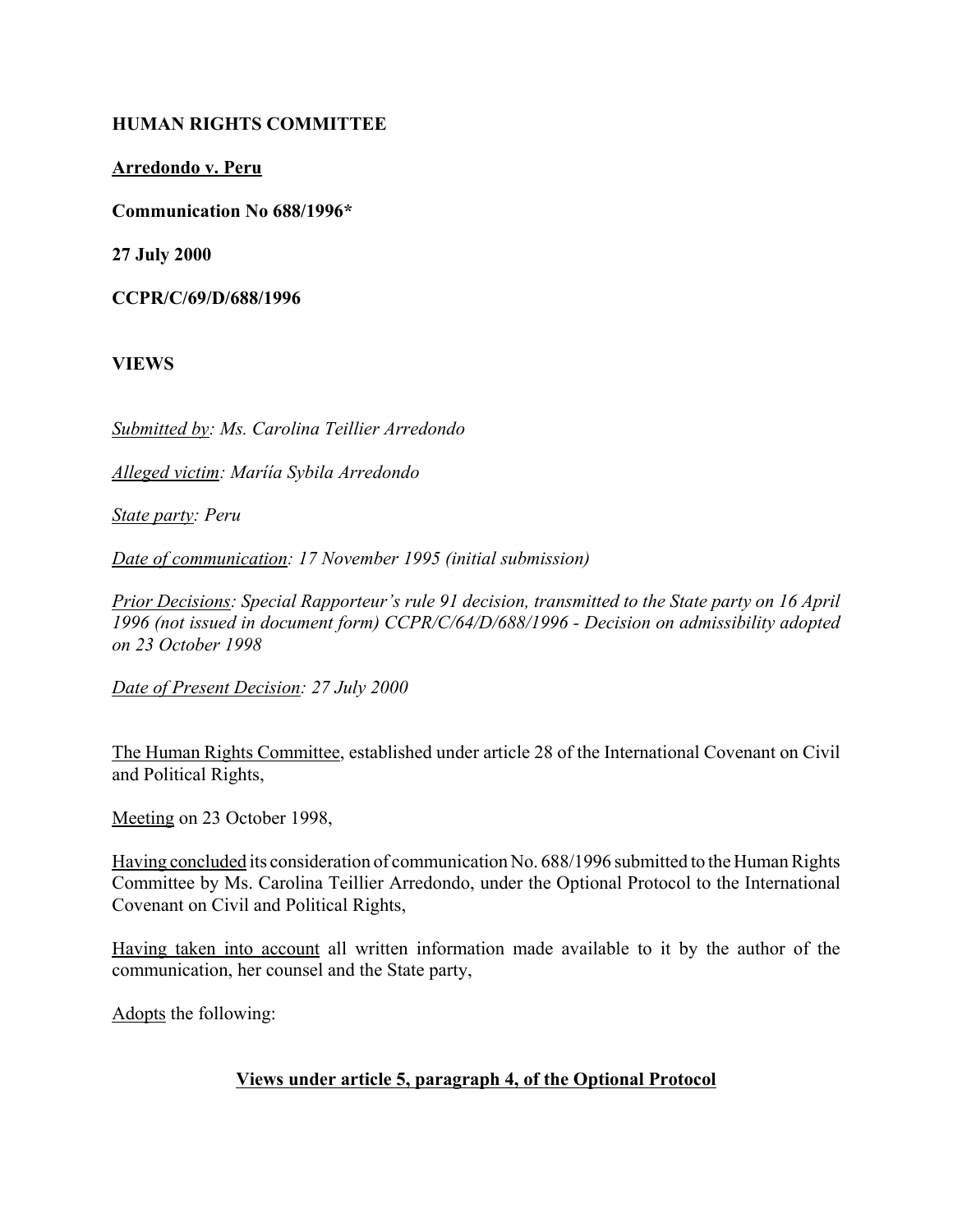1. The author of the communication is Ms. Carolina Teillier Arredondo, daughter of Ms. Maríía Sybila Arredondo, who is a Chilean national and Peruvian citizen by marriage, a widow, and currently imprisoned at the High-Security Prison for Women in Chorrillos, Lima (Peru), where she is serving several sentences for terrorist activities. The author is submitting the communication on behalf of her mother, who for technical reasons is unable to do so herself. She claims that her mother is the victim of violations by Peru of the International Covenant on Civil and Political Rights, more specifically of articles 7; 9, paragraphs 3 and 4; 10, paragraphs 1 and 3; and 14, paragraphs 1, 2, 3  $(b)$ ,  $(c)$ ,  $(d)$  and  $(e)$ ,  $6$  and  $7$ ,  $of$  the Covenant.

## The facts as submitted by the author

2.1 Ms. Arredondo had been arrested for the first time on 29 March 1985 (Case No. 1), in Lima. At that time she had been accused of terrorist activities, including possession and transport of explosives. She had been acquitted of the charges and released after two trials, for which judgements were passed in August 1986 and November 1987.

2.2 At the time of her re-arrest on 1 June 1990 (Case No. 2), Ms. Sybila Arredondo was working as a human rights advocate in Lima, specializing in aid to indigenous groups.<sup>1</sup> She was arrested in the building where she worked, together with several people connected with the terrorist organization Shining Path (Sendero Luminoso).

2.3 Ms. Arredondo on arrest was accused of being a member of <u>Socorro Popular</u>, an organization which is allegedly a support unit of Sendero Luminoso, and sentenced to 12 years' imprisonment by a "faceless court" (tribunal sin rostro) (File No. 05-93). In a legal opinion prepared by counsel for Ms. Arredondo's defence, it is stated that she was convicted on the basis of her mere physical presence in the building at the same time as several members of Sendero Luminoso were arrested by the police. None of the other co-defendants accused her, nor were there any witnesses against her, nor any expert evidence which incriminated her. Counsel accepts that at the time of her arrest Sybila Arredondo was carrying a false electoral card (libreta electoral). In her submission the author provides a legal opinion by a Lima counsel where he states: "with regard to the allegations against Mrs. Sybila, it is regrettable that nothing whatsoever has been done to clear her nor to refute the allegations against her. No evidence in her favour was put forward and what is more she did not respond to any questioning by the police or before the Judge, and this was the way other people involved had acted, which gave the impression that they all acted in a concerted manner since they allegedly belonged to the same organization".

2.4 In May 1992, while she was in detention, proceedings (Case No. 3) were initiated against Ms. Arredondo for her participation in events which had occurred in the first week of May 1992, when the police had intervened at Miguel Castro Castro prison. The prosecution asked for a life sentence, in accordance with the new Peruvian anti-terrorist legislation. She was acquitted in October 1995, also by a "faceless court" (File No. 237-93).

2.5 Case No. 1, for which she had been tried in 1985, was reopened in November 1995 before a "faceless court" and she was sentenced to 15 years' imprisonment on 21 July 1997 (File No. 98-93).

2.6 Appeals were lodged in all three proceedings, twice by Ms. Arredondo on being convicted and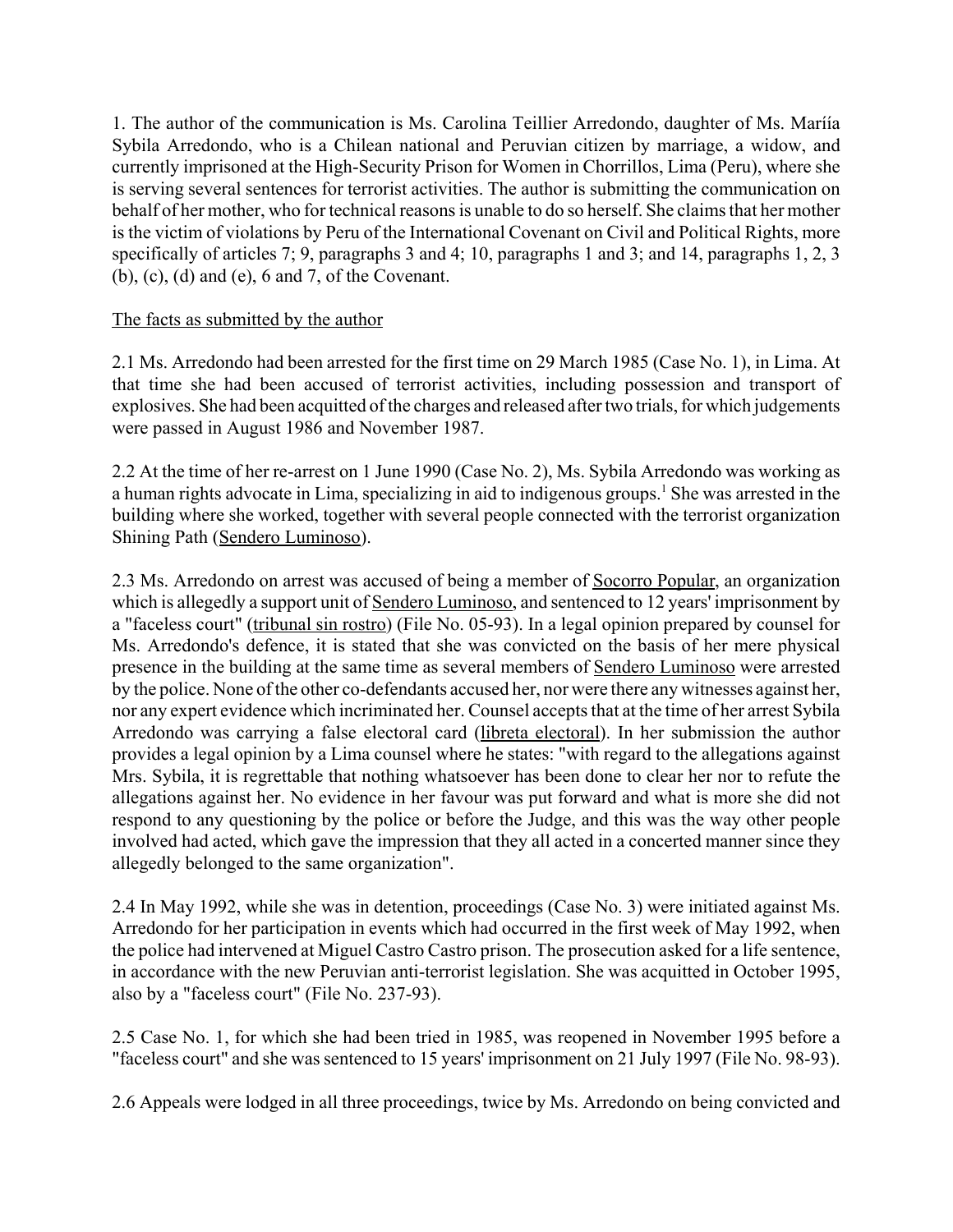once by the prosecution. The author acknowledges that domestic remedies have not been exhausted with respect to the criminal proceedings against her mother. She considers, however, that the proceedings have been unduly prolonged.

# The complaint

3.1 The author claims that prison conditions are appalling, and that the inmates are allowed out of their 3 x 3 metre cells only for half an hour each day. They are allowed no writing materials, unless expressly authorized. Ms. Arredondo has been given permission to write three letters in the last three years. Any books brought to the prisoners are strictly censored and there is no guarantee that the prisoners will receive them. They have no access whatsoever to magazines, newspapers, radio or television. Only inmates on the first floor of B wing are allowed to work in workshops; as Ms. Arredondo is on the second floor, she is only permitted to do very rudimentary jobs. The quality of the food is poor. Any food supplies or toiletries have to be handed to the authorities in transparent bags, and no tinned or bottled products are allowed into the prison. Any medication, including vitamins and food supplements, has to be prescribed by the prison doctor. Many inmates suffer from psychiatric problems or contagious diseases. All inmates are housed together and there are no facilities for the sick. When inmates are taken to hospital, they are handcuffed and fettered. Inmates are allowed only one visit a month from their closest relatives. Visits are limited to 20 to 30 minutes. It is claimed that, according to Peruvian legislation, inmates are entitled to one visit a week. There is also a provision for direct contact between the prisoners and their children or grandchildren once every three months. Children have to enter the prison on their own, and the persons accompanying them must leave them at the prison entrance. Ms. Arredondo is visited once a month by her daughter and once every three months by her 5-year-old grandson; however, due to police controls applied to adult visitors, the two elder grandchildren (17 and 18 years old) do not visit her since by so doing they would acquire a police record.

3.2 The author claims that the judicial proceedings (in courts of "faceless judges") brought against her mother are not in conformity with article 14 of the Covenant. She also complains of the dilatory nature of the proceedings.

3.3 It is stated that the same matter is not being examined under another procedure of international investigation or settlement.

## State party's observations and comments on admissibility

4. In its submission of 12 August 1997, the State party challenges the admissibility of the case on the grounds that domestic remedies have not been exhausted and that the victim's daughter is not legally entitled to submit the case on behalf of her mother. On the basis of the copies of two newspaper articles published in Chile, following the visit by several Chilean parliamentarians to Ms. Arredondo, the State party further claims that the latter does not desire favourable treatment and that she is prepared to wait for her case to be resolved.

5.1 In her comments on the State party's submissions, the author of the communication informs the Committee that she is in fact acting on behalf of and with the knowledge of her mother, because the latter is prevented from doing so herself. She again refers to the restrictions imposed on her mother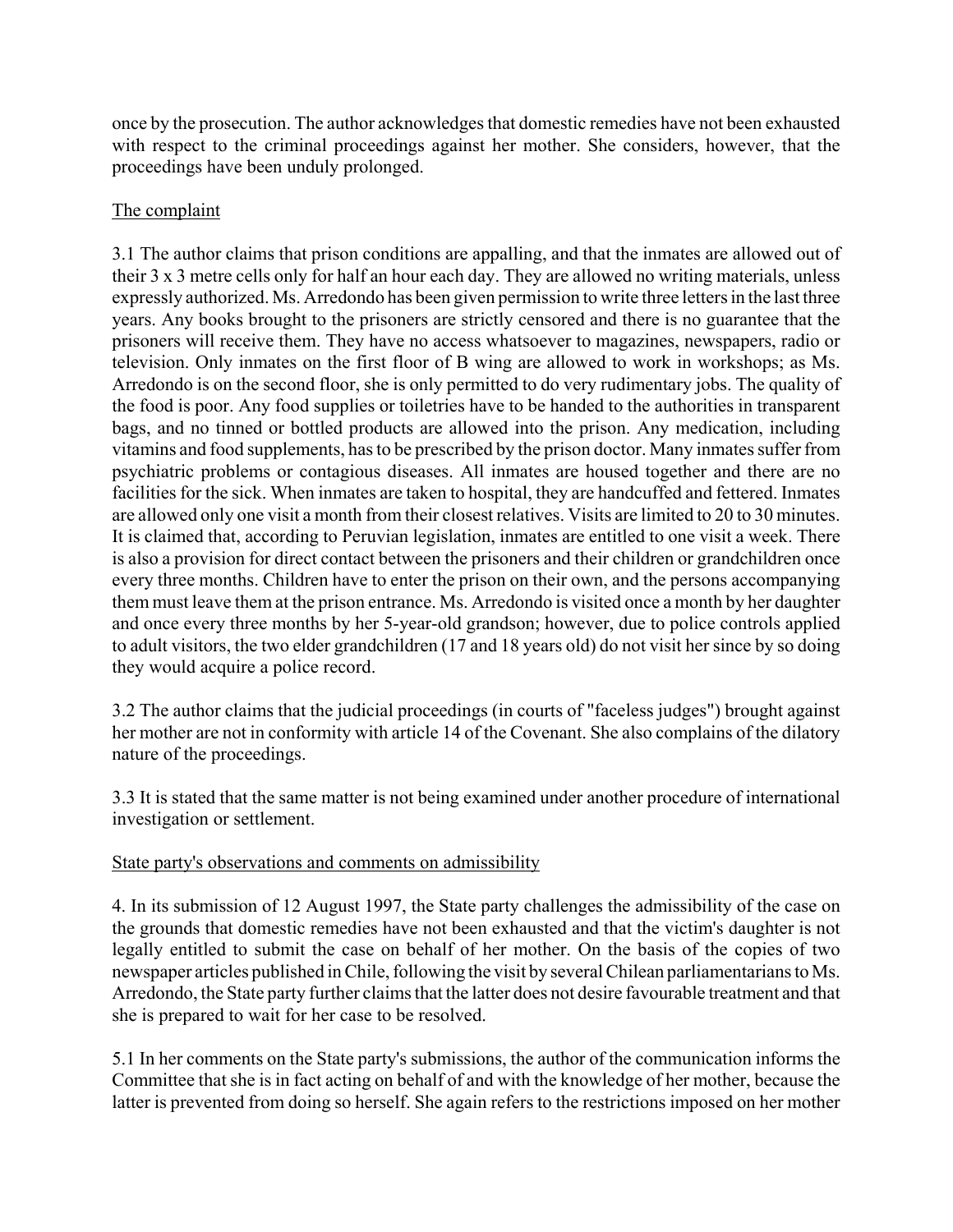in prison regarding visits, contact with the outside world, writing materials, etc.

5.2 With respect to the State party's claim that domestic remedies have not been exhausted, the author reiterates that her mother was arrested in 1985, accused of terrorism, tried and twice acquitted. After being re-arrested in 1990, the 1985 trial was reopened in 1995. In 1997, she was sentenced to 15 years. An appeal before the Supreme Court is still pending. The author therefore requests the Committee to consider the communication admissible on the ground of undue delay in domestic remedies caused by the State party. Ms. Arredondo was also sentenced to 12 years' imprisonment for belonging to Socorro Popular, a sentence which she is currently serving. She was acquitted of the accusation of taking part in the events at Miguel Castro Castro prison in May 1992, but an appeal was lodged against her acquittal by the Public Prosecutor and the matter is still pending.

5.3 The author reiterates that the treatment received by her mother in prison constitutes violations of articles 7 and 10 of the Covenant. By a letter of 28 September 1998, which was transmitted to the State party on 1 October 1998, Ms. Teillier also reiterates and gives more information about the circumstances surrounding the arrest of her mother, who was detained without a judicial warrant in violation of article 9 of the Covenant, and states that the trials which she has undergone have not complied with the requirements and guarantees laid down in article 14 of the Covenant.

#### The Committee's decision on admissibility

6.1 At its sixty-fourth session in October 1998, the Committee examined the admissibility of the communication and ascertained, as required under article 5, paragraph 2 (a), of the Optional Protocol, that the same matter was not being examined under another procedure of international investigation or settlement.

6.2 On the question of the requirement concerning the exhaustion of domestic remedies, the Committee noted the State party's challenge of the admissibility of the communication on the ground of failure to exhaust domestic remedies. The Committee referred to its case law, in which it had repeatedly found that, for the purposes of article 5, paragraph 2 (b), of the Optional Protocol, domestic remedies must be effective and available, and must not be unduly prolonged. The Committee considered that, in the circumstances of the case, the remedies had been unduly prolonged. Ms. Arredondo was arrested in 1990 and tried for several offences, one of which dated back to 1985, and for which she had already twice been acquitted. By 28 September 1998, the case had still not been resolved. The Committee accordingly found that article 5, paragraph 2 (b), did not preclude consideration of the complaint.

6.3 With regard to the author's claims that the conditions in which her mother is detained constitute inhuman and degrading treatment in violation of articles 7 and 10 of the Covenant, the Committee found that these claims had been sufficiently substantiated for the purposes of admissibility and should be considered on their merits.

6.4 The author stated that her mother's arrests had not been effected in accordance with domestic legislation and were therefore in violation of article 9 of the Covenant. The Committee considered that this claim should be examined on its merits as it might raise issues under article 9 of the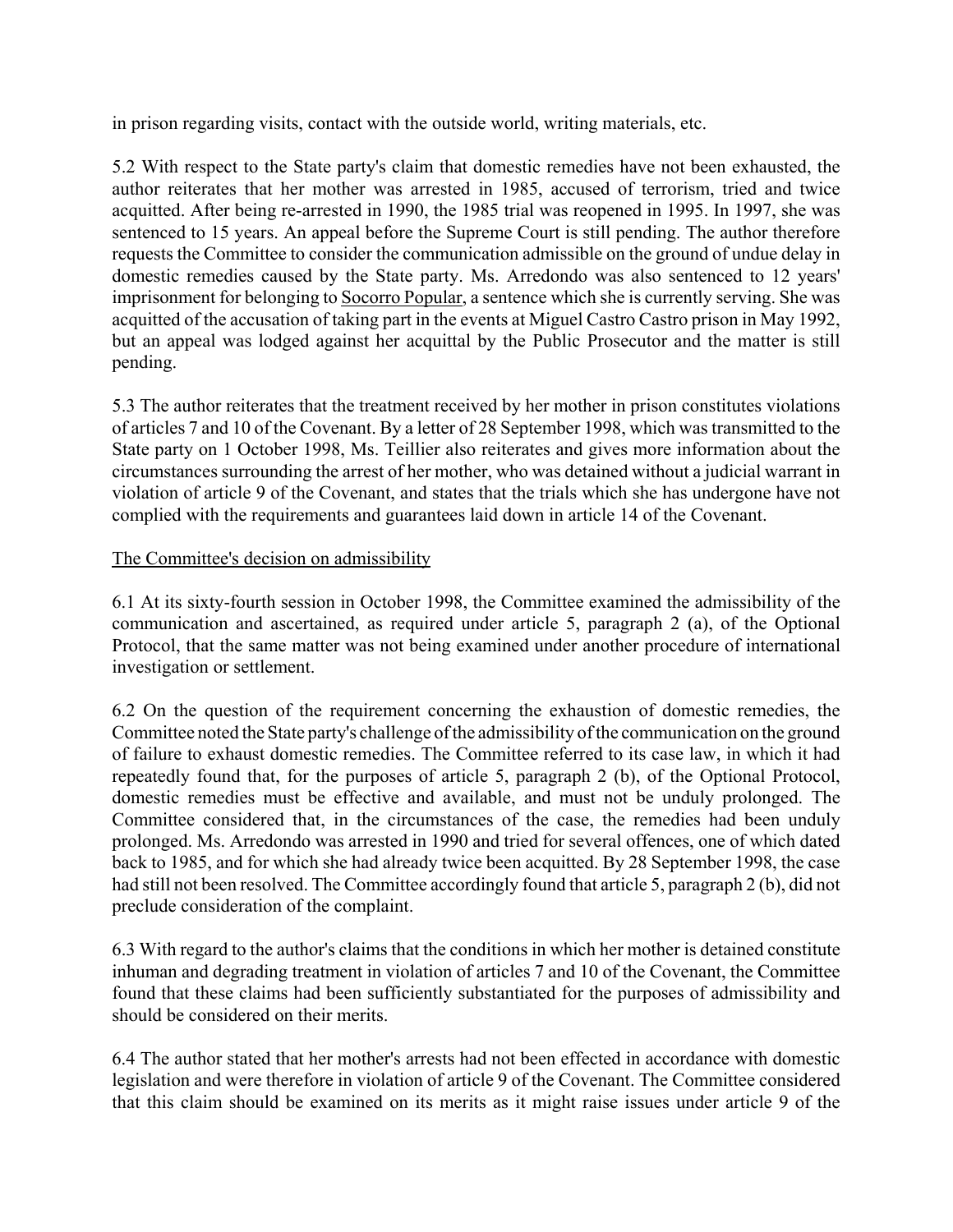#### Covenant.

6.5 With regard to the claims that the author's mother had undergone trials which did not comply with the guarantees laid down in article 14 of the Covenant, the Committee noted that she had been tried by a special military court. It further noted the State party's position to the effect that the criminal proceedings against her had been conducted, and were continuing to be conducted, in accordance with the procedures established by the anti-terrorist legislation in force in Peru. However, the question is whether these proceedings were in conformity with article 14 of the Covenant. This point should be considered on its merits.

#### The State party's observations and the author's comments

7.1 In its submission dated 4 August 1999, the State party requested a review of admissibility since it considers that the victim's daughter lacks competence to submit the case on her mother's behalf; it takes the view that the victim could herself have communicated with the Committee without difficulties of any kind. Alternatively she could, in its opinion, have given her daughter express authorization or have sent such authorization through her lawyer or her son, who is resident in Chile and has visited his mother in prison. In its submission, the State party says that Ms. Arredondo's son has never indicated that his mother wished to submit a case to any international body.

7.2 The State party maintains that the author's submissions are the same as those presented to the Working Group on Arbitrary Detention on 29 February 1996 and the fact that the Working Group has not issued an opinion means that it did not find the detention to have been arbitrary. The State party accordingly concludes that there has been no arbitrary action. It requests the Committee, in conformity with the non bis in idem principle, to declare the communication inadmissible.

7.3 The State party further submits that, if the Committee, despite the submissions presented with the aim of declaring the case inadmissible, considers that it should continue with the case, it could only do so in respect of the proceedings still under way against Ms. Arredondo. In these proceedings a decision has still to be reached on an appeal for annulment and a delay in the administration of justice would have to be admitted; the question arising would be whether or not the delay has been justified. In the State party's view, the causes relate to the redress sought by communication No. 688/1996 and to the principal objective of obtaining a decision by the Committee recommending the Peruvian State to release Ms. Arredondo on the ground that in the proceedings against her in the internal courts the guarantees of due process have not been observed. In this respect, the State party recalls that three judicial proceedings were initiated against Ms. Arredondo: in one she was acquitted at final instance, in the second a decision on an appeal for annulment (of the 15-year prison sentence) is pending, and in the third she was sentenced to 12 years' imprisonment. She is currently serving this sentence in the special high-security prison for women in Chorrillos. In the State party's view, the aim of the present communication is to obtain a decision annulling the pending proceedings against her on the ground of "unjustified" delay in the administration of justice and to secure her subsequent release; the Peruvian State would thus have to annul the pending proceedings and initiate other proceedings, or declare her case closed. The State party points out that, if this course were followed, there would be no change in Ms. Arredondo's situation since, as has been stated, she is serving a 12-year sentence. If the third judgement were confirmed, this would be combined with the current sentence and Ms. Arredondo would remain in prison until she completed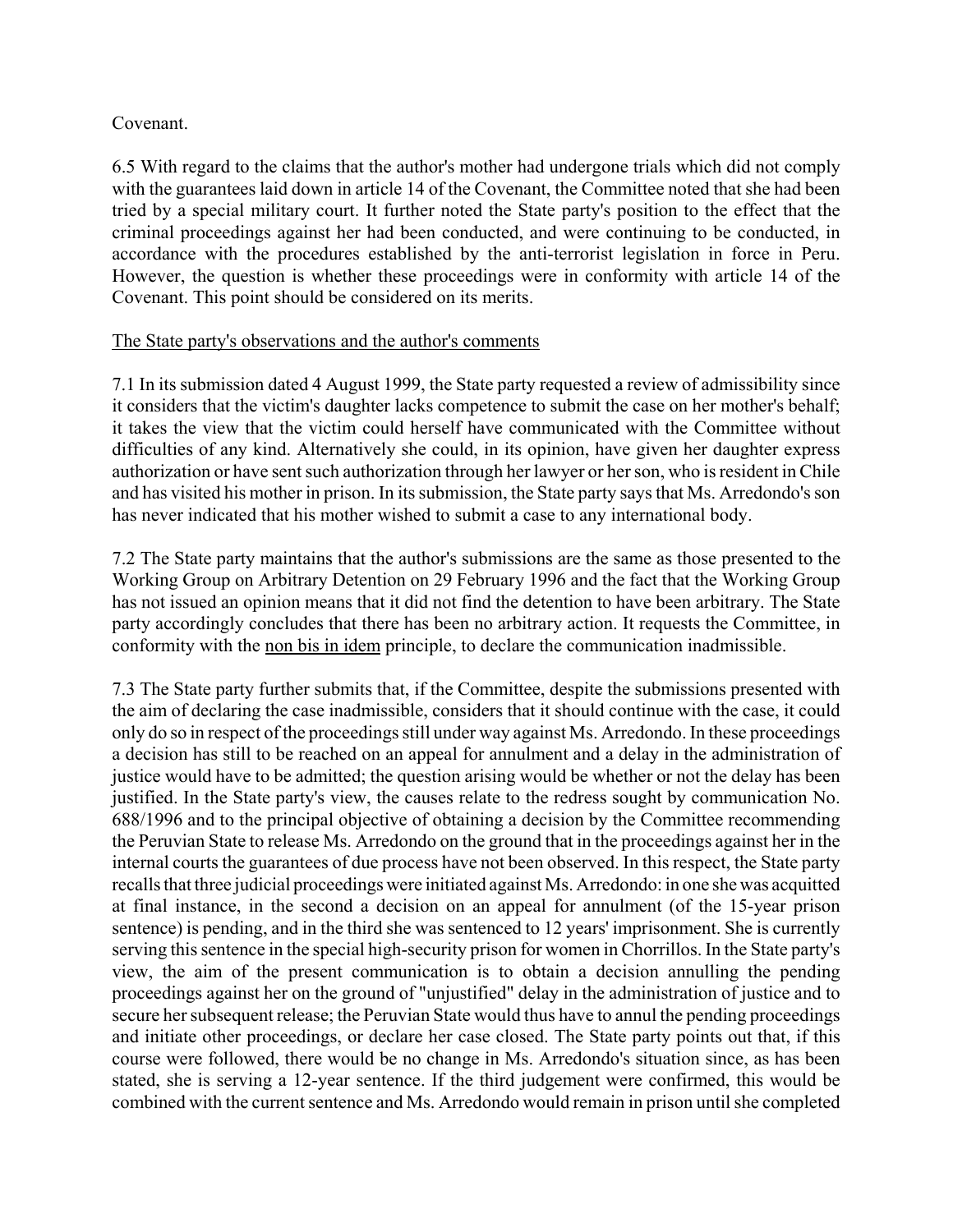the 15-year sentence requested in the second of the proceedings against her.

7.4 The State party submits that the trial in which Ms. Arredondo was sentenced conformed to the guarantees of due process and, at the national level, there have been no complaints, denunciations or appeals on the ground of alleged irregularities in the conduct of the trial. In addition, it has not been proved in this international body that there have been violations of guarantees in the administration of justice.

7.5 As regards the claims concerning Ms. Arredondo's conditions of detention, the State party maintains that, according to the information provided by the National Prison Institute (INPE), the conditions complained of are those which were established when the problem of terrorism was at its height in Peru. Now that the situation has changed, it has been considered advisable to ease the prison regime for persons convicted of terrorist offences, and so Supreme Decree No. 005-97-JUS, of which Ms. Arredondo is a beneficiary, has entered into force. Since entering the Chorrillos highsecurity prison for women and in accordance with the assessments of the prison board, Ms. Arredondo has been held in maximum-security conditions. She is at present sharing a cell for two persons in B wing.

7.6 As to the number of family visits Ms. Arredondo has received, the State party points out that, during 1998 and up to the present time, she has been visited by her daughter and her grandson. She has also been visited by her mother and by her son by special arrangement, and has received a Christmas visit from her grandchildren living in Chile.

7.7 The special maximum-security regime (first stage) in force in B wing comprises the benefits provided for in the above-mentioned law and consists of "two hours' exercise, a one-hour visit in a visiting room on Saturdays for women and on Sundays for men, manual or craft work in their cells". The State party also asserts that, under this regime, those prisoners who show signs of progress in their rehabilitation treatment have access to the workshops supervised by INPE personnel.

7.8 The State party maintains that Ms. Arredondo is currently writing a book about her husband, and this invalidates the claim that she is being deprived of access to writing materials. Every day the personnel responsible for the security of women prisoners hand her pen and paper. In addition, the State party maintains that women prisoners are not prevented from watching television; they are even permitted to see videotaped films once a fortnight, and are allowed to read books and periodicals, which are checked for reasons of national security to ensure that they do not contain material relating to subversive topics. As to leisure activities, they attend sports events and dances and listen to music.

7.9 As to the claims relating to the quality of the food given to women prisoners, the food contains the necessary calories and proteins and is prepared by the prisoners themselves, who take it in turns to do this in groups. Their work is assessed and a prize is awarded as an incentive to the best group.

7.10 Concerning the claim that prisoners are not allowed to receive medicines without the authorization of the prison doctor, the State party maintains that this requirement is prompted by security considerations and is aimed at preventing poisoning by out-of-date or inappropriate medicines, medicines taken without medical prescription or consumed in excessive quantities, or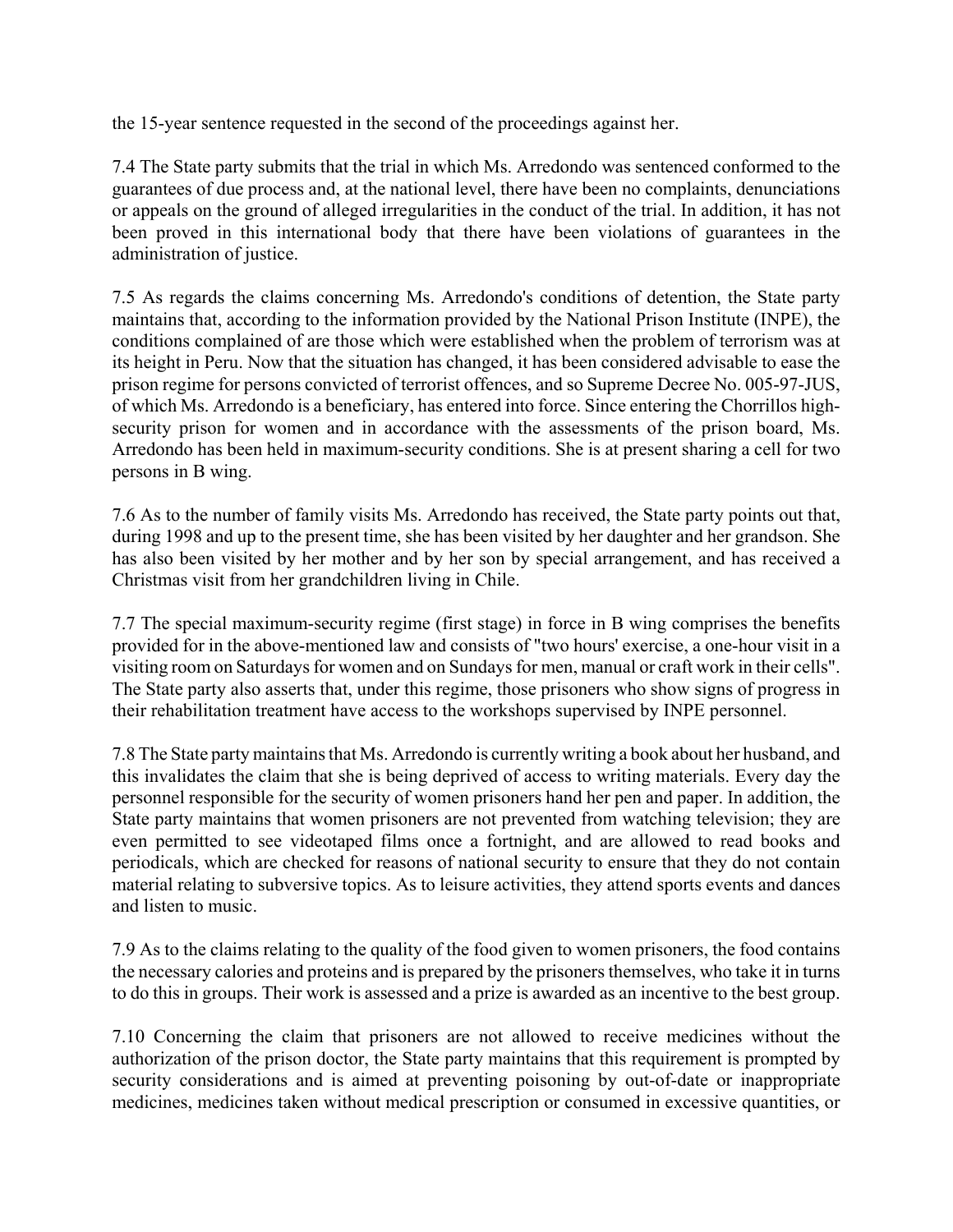medicines which might in any other way endanger prisoners' health.

7.11 As to the claims relating to the treatment received by persons suffering from psychiatric problems, the State party says that it has a specialist who permanently evaluates the condition of women prisoners in this category and that they live in separate sectors in the various prison wings. They also receive work-therapy care in the open air in the countryside. Concerning the claims relating to contagious diseases, the State party says that there are few such cases and when they do occur, the necessary precautions are taken. On the question of the way in which prisoners are taken to and from hospital, transfers are effected in accordance with the directives of the Peruvian National Police (PNP). These directives are suited to the type of offence committed and are aimed at preventing escapes from treatment areas that might endanger other patients, since medical care is provided in public-sector hospitals.

7.12 Lastly, on the question of visits by children, according to the State party children are able to have direct contact with their relatives every Friday. On entering the prison, the children are taken by female PNP personnel to the place where they are to meet their relatives, who will be waiting for them, so as to prevent them from being frightened or mistakenly directed to other sectors. Adult relatives have an identification card in order to enter the prison; this establishes their relationship with the prisoner.

8.1 In her communication of 4 November 1999, Ms. Arredondo's daughter sent the Committee a certified photocopy of a general power of attorney and a handwritten letter signed by Ms. Arredondo supporting the proceedings initiated and pursued by her daughter on her behalf.

8.2 In her communication Ms. Teillier states that, although her mother does receive family visits, these take place in a visiting room with a double metal mesh between the prisoner and her relatives. There is no personal contact of any kind or any possibility of handing over any object. The relatives can only receive from the prisoners - after a mandatory examination by the guards - returned food receptacles and craft products. In addition, the relatives have to undergo a search before they are allowed to leave the prison. Visits by lawyers take place in the same conditions as visits by relatives.

8.3 As to the possibility of sending correspondence outside the prison, Ms. Teillier explains the procedure followed for this purpose. Once a week the women prisoners have to deposit any letter leaving the prison in a mail box in their wing. The letters are removed and checked by prison personnel. All the letters are read and not all of them survive this level of censorship. By way of example she states that, some weeks before, her mother had told her that she had deposited an envelope addressed to Ms. Teillier with the copy of the request concerning a health problem which her mother had sent to the prison governor. This letter never reached Ms. Teillier. Once the letters have been checked, on visiting days they are deposited in a box near the prison exit. The visitors collect the letters addressed to them and indeed any others, since nothing is done to ensure that they reach the correct addressee.

8.4 The author of the communication states that the complaint submitted on her mother's behalf relates specifically to the harsh prison conditions. She raises the question whether the representatives of the State party really believe that Ms. Arredondo can write and confidently send off her communications on this subject. She also says, as the State party itself has done, that all persons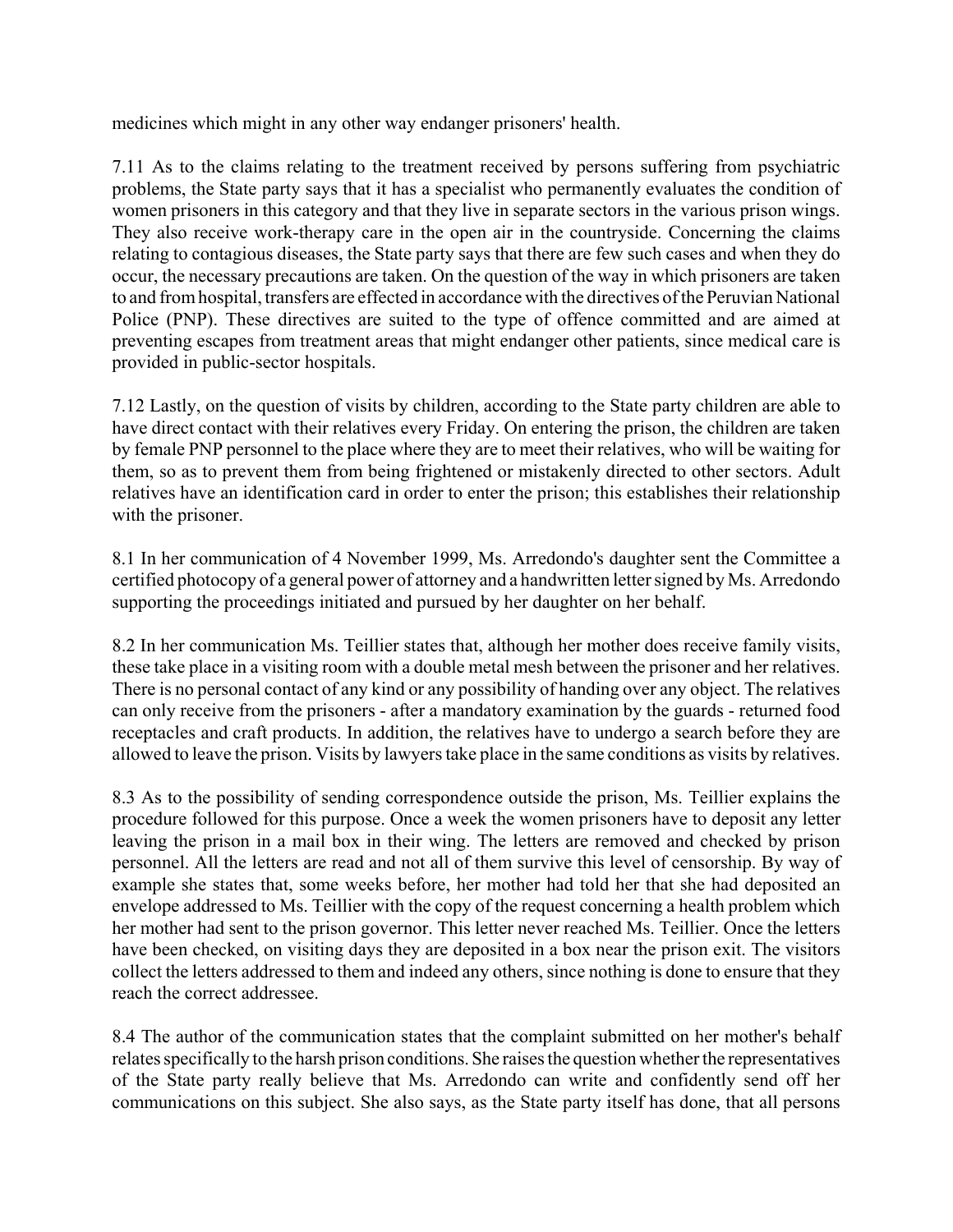found guilty of terrorist offences, including Ms. Arredondo, are subject to continuing assessment by the prison board set up by the prison authorities. This board can easily consider complaints to be tantamount to "bad behaviour".

8.5 As to the second question regarding consideration of the case by more than one international body, Ms. Teillier says that, although the Working Group on Arbitrary Detention established by the United Nations Commission on Human Rights may indeed have transmitted to the Peruvian State a number of complaints including one concerning Ms. Arredondo (widow), she is unaware of such a communication. Concerning the logical assumption mentioned in section 12 of the State party's communication to the effect that the Working Group "did not consider the detention of Ms. Arredondo to be arbitrary", she believes this interpretation to be far-fetched. The author suggests that it could be more accurately assumed that note was taken of the "dual consideration" and consequently any further action was suspended.

8.6 As to the "ultimate aim", the author states that this is not necessarily to "reach a decision annulling the pending proceedings", i.e. the proceedings which began 14 years ago in 1985, but rather to ensure that the Supreme Court takes a decision. She reiterates that if the Supreme Court confirmed the 15-year sentence handed down in July 1997 (two years and three months before), her mother would be eligible for the prison benefits corresponding to the legislation of that time. These benefits would allow her to leave prison since the 12-year sentence would be subsumed under the longer sentence. And if this decision was not reached in the short term, it might happen that, having completed the 12-year sentence, she would be forbidden to leave prison or be arrested immediately and again subjected to the interminable trial proceedings.

8.7 On the question of the trial that led to a 12-year prison sentence, the author maintains that it is not true that no complaints, denunciations or appeals have been lodged at the national level, as the State party claims. The annulment appeal was lodged with the competent organs but was rejected. The fact of the matter is that there are no more organs to be appealed to. In this connection, the author recalls that this trial also took place in accordance with the 1992 legislation, under the faceless judges system.

8.8 As to conditions of detention, it is true that in Chorrillos they are not so harsh as they had been at the Callao Naval Base, Yanamayo and Challapalca, but they still constitute a punishment regime. In this connection she repeats that although she is able to visit her mother for one hour once a week on Saturdays, the visit takes place in a room where no direct contact is possible and they are unable to speak freely. When she visits her mother, she takes along some food to make up for the deficiencies in the prisoners' daily diet, due to the low budget allocation by the State. Since the appointment of the new prison governor, who is a National Police colonel, the introduction of food has again been restricted and a list of permitted products has been published.

8.9 On the question of the State party's statement that there are few cases of contagious diseases, the author says that in B wing alone there have been 15 cases of tuberculosis among approximately 100 prisoners. Three of these cases occurred during the second half of 1999. As an example of the difficulties existing with regard to health matters, the author explains that for several months her mother has been awaiting authorization from the prison governor to go to the hospital for x-rays on her knee. These x-rays have been requested by the prison orthopaedic physician and by the INPE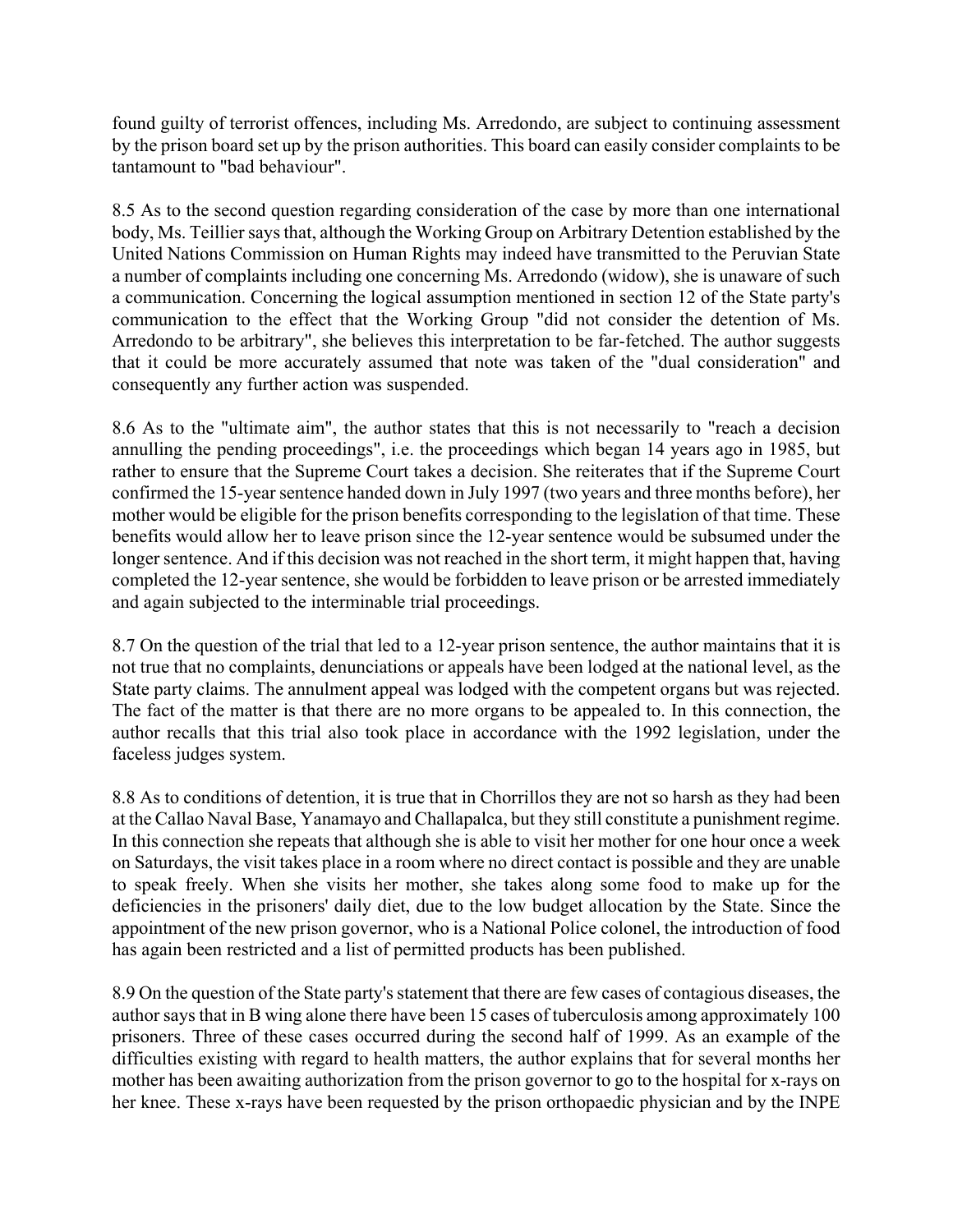specialist (18 July 1999). Subsequently two medical committees have held meetings to authorize her mother's hospital visit, but by 4 November 1999 the visit had still not taken place.

8.10 The author states that, although the matter does not directly affect her mother, she cannot but dispute the information provided by the State party concerning the conditions in which women prisoners with psychiatric problems are held, since they are not separated from the rest of the prison population. Moreover, they receive no work-therapy care in the countryside. She regrets that the Committee has been misinformed on this point.

8.11 As to the claim that prisoners are not prevented from watching television and that they are allowed to watch films every two weeks, this is simply not true. They are allowed to watch films only when these are scheduled by the prison authorities. They are not allowed to watch the news or any other programme broadcast by local channels. Furthermore, they are still not allowed to listen to the radio or to read current periodicals or magazines. The introduction of books into the prison also continues to be restricted. As for the statement that there is a continuing policy, based on security considerations, of preventing prisoners from reading material that might contain subversive topics, the author wonders what is subversive about the official gazette El Peruano, which her mother was recently not allowed to receive.

8.12 Lastly, concerning visits by children to B wing, these take place on Sunday mornings but only occasionally are the children escorted by women warders. In any event, they enter the prison alone and are searched alone. In the author's opinion, this certainly has incalculable consequences for the children.

## Consideration on the merits

9. The Human Rights Committee has considered the present communication in the light of all the information made available to it by the parties, as provided for in article 5, paragraph 1, of the Optional Protocol.

10.1 As regards the State party's claim concerning the lack of competence of Ms. Arredondo's daughter to take action before the Human Rights Committee, the Committee notes that it is in possession of adequate written authorization provided by Ms. Arredondo to her daughter (see para. 8.1 above) and considers that this is sufficient to enable her to act on her mother's behalf. It also considers that Ms. Teillier is acting after full discussion with her mother.

10.2 The Committee takes note of the claim of inadmissibility made by the State party on the grounds that the present communication is before another international procedure of investigation or settlement body, since the Working Group on Arbitrary Detention of the United Nations Commission on Human Rights has, at Ms. Arredondo's request, taken up the question. The Committee decides to reach no decision on whether this matter falls within the scope of article 2, paragraph 5 (a) of the Optional Protocol, since it has received information from the Working Group that it realized the existence of the present communication and has referred the case to the Committee without any expression of its views.<sup>2</sup>

10.3 On the question of whether Ms. Arredondo's arrest was carried out in conformity with the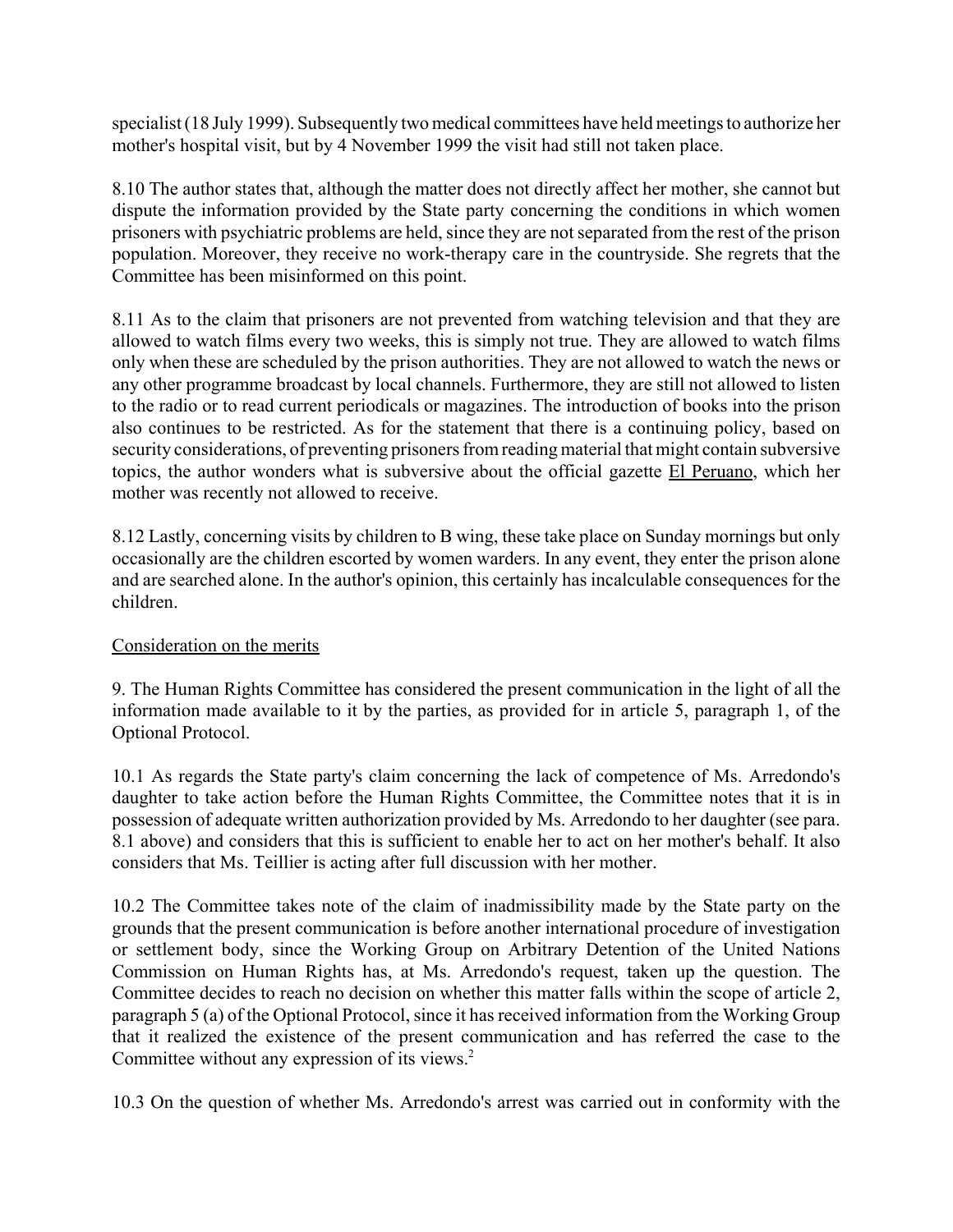requirements of article 9, paragraphs 1 and 3, of the Covenant, in other words, whether she was arrested on the basis of an arrest warrant, and whether or not, after being taken to police premises, she was promptly brought before a judge, the Committee regrets that the State party has not replied specifically to the allegation made, but has, in a general fashion, said that the detention and trial of Ms. Arredondo were conducted in conformity with Peruvian laws. The Committee considers that, since the State party has not replied to these allegations, due weight must be given to them and it must be assumed that the events occurred as described by the author. Consequently, the Committee finds a violation of article 9, paragraphs 1 and 3, of the Covenant.

10.4 As to the author's submissions concerning her mother's conditions of detention, contained in paragraph 3.1 and reiterated in paragraphs 8.3, 8.4 and 8.8-8.12 above, the Committee takes note of the State party's acceptance that the description of these conditions is accurate, and that they are justified by the seriousness of the offences committed by the prisoners and by the serious problem of terrorism which the State party experienced. The Committee furthermore notes Supreme Decree No. 005-97-JUS, as referred to above. It considers that the conditions of Ms. Arredondo's detention, especially in the earlier years and to a lesser extent since the Supreme Decree's entry into force, are excessively restrictive. Even though it recognizes the need for security restrictions, these always have to be justified. In the present case, the State party has failed to provide any justification for the conditions described in Ms Teillier's submission. The Committee subsequently finds that the conditions of detention infringe article 10, paragraph 1, of the Covenant.

10.5 As to the author's complaint that her mother did not have a trial affording the guarantees of article 14 of the Covenant because she was tried by a court consisting of faceless judges, it has taken note of the book *"Terrorismo: Tratamiento juridico, Insituto de Defensa legal, Lima, 1995, pp. 288-* 290" on which the author has relied to describe the process of trial before faceless judge courts:<sup>3</sup> It takes note of the State party's statement that Ms. Arredondo's three trials were conducted in accordance with the national legislation in force at that time. It reiterates its jurisprudence to the effect that the trials conducted by the faceless courts in Peru were contrary to article 14.1 of the Covenant since the accused did not enjoy the guarantees provided by that article.<sup>4</sup>

10.6 As for the delays in the legal process, in violation of article 14, paragraph 3 (c), the Committee notes that the State party acknowledges a delay and that, despite instructions said to have been given to decide the case, the appeal on the reopened case remains unresolved. Given that the reopening, by the prosecution in 1995 of Ms. Arredondo's second acquittal of 1987, involves such unacceptable delays, the Committee finds that this constitutes a violation of article 14, paragraph 3 (c), of the Covenant.

11. The Human Rights Committee, acting under article 5, paragraph 4, of the Optional Protocol to the International Covenant on Civil and Political Rights, is of the view that the facts as found by the Committee constitute violations of article 10, paragraph 1, of the Covenant as regards Ms. Arredondo's conditions of detention; of article 9 as regards the manner of her arrest; of article 14, paragraph 1, as regards her trial by a court made up of "faceless judges"; of article 14, paragraph 3 (c), with respect to the delay in the completion of the proceedings initiated in 1985.

12. In accordance with article 2, paragraph 3 (a), of the Covenant, the State party is under an obligation to provide Ms. Arredondo with an effective remedy. The Committee considers that Ms.